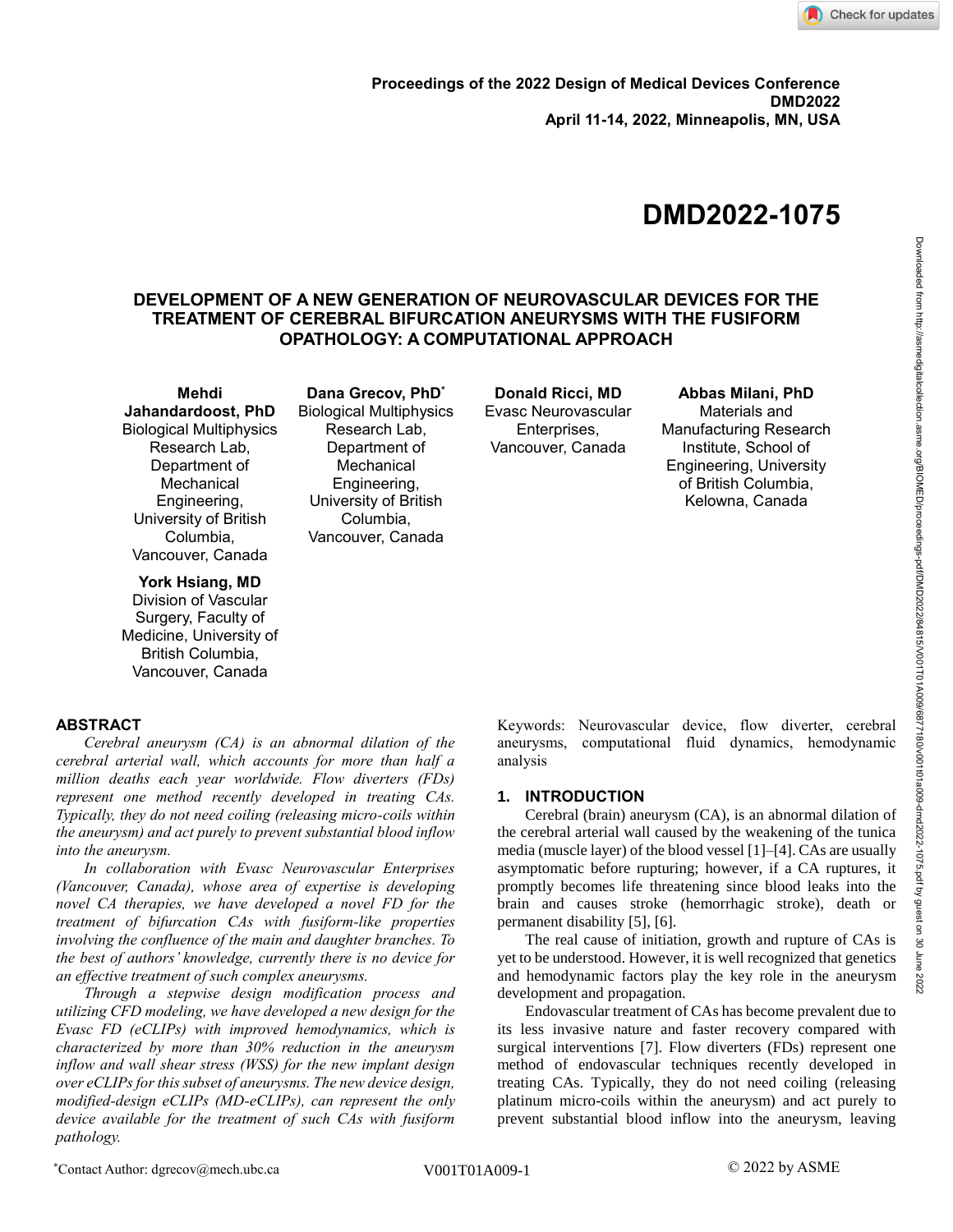behind stagnated blood within the aneurysm that then thromboses the aneurysm to occlude it [7]–[9].

Evasc Neurovascular Enterprises, Vancouver, Canada, has developed the first flow diverter (eCLIPs implant) indicated for a bifurcation. Unlike its earlier counterparts, eCLIPs is implanted at one of the daughter vessels to bridge the neck, and does not impede the flow in the main or daughter arteries. Some bifurcations, however, have fusiform dilatation of the confluence of the main and branch vessels (enlargement of both the width and the breadth of the neck region). In such a case, a 'gap' exists between the implanted FD and the wall of the adjacent vessels, [Figure 1.](#page-1-0) Hence, a need exists to develop an implant to solve this challenging pathology.



<span id="page-1-0"></span>**Figure 1:** example of a bifurcation aneurysm with fusiform pathology (a), schematic view of such aneurysms with the implanted eCLIPs device (b), side view of section a-a (b) showing the gap between the device ribs and aneurysm wall, Courtesy of Evasc Neurovascular Enterprises

## **2. MATERIALS AND METHODS**

To overcome the shortcoming of the eCLIPs implant for such CAs, a new design for the eCLIPs has been developed, which is characterized by an extension of the ribs on the device leaf segment to cover the aneurysm inflow gap. We also utilized CFD modeling, with ANSYS CFX V21, to optimize the hemodynamics of eCLIPs for these types of aneurysms. The goal of the hemodynamic optimization process is to achieve 20-30% reduction in the aneurysm inflow and WSS for the new device over the eCLIPs implant.

## **2.1 Geometry**

A unique model for the basilar tip aneurysm was developed in which the aneurysm dome was recessed to the main artery region to reflect the fusiform characteristics of such aneurysms, as demonstrated in [Figure 2.](#page-1-1) Based on clinical data, such aneurysms usually grow asymmetrically around the daughter vessels; therefore, upon implantation, eCLIPs is usually positioned eccentrically with respect to main artery flow. To mimic this particular condition in the CFD analysis, a few degree orientation was considered for the main artery with respect to the symmetric centerline of the aneurysm model. Subsequently, to model the MD-eCLIPs, the ribs of the eCLIPs implant at the leaf segment was extended to cover the gap between the device structure and the aneurysm wall[, Figure 2.](#page-1-1) 

## **2.2 Numerical setup**

Due to the flow low Reynolds number in cerebral arteries, blood was considered to be incompressible and Newtonian with the density and dynamic viscosity of  $1000 \text{ kg/m}^3$  and  $0.004 \text{ Pa.s.}$ respectively [10]. The non-compliant structure assumption was

considered for the aneurysm/artery wall and device structure. A waveform flow rate for the basilar artery, with the mean and peak flow rate of 195 and 302 ml/min, respectively [11], [12], and a constant pressure with zero gradient condition were considered as the inlet and outlet boundary conditions (BC), respectively [10]–[12]. The inlet maximum Reynolds number is 337, which confirm the laminar flow behavior in our study. Due to low Womersley number  $( $3.0$ )$  at the inlet of the parent artery, the flow presents the Poiseuille condition with parabolic profile [10].



<span id="page-1-1"></span>**Figure 2:** Geometry of the fusiform bifurcation aneurysm with the eCLIPs and eCLIPs-Modified Design implanted at the neck

# **2.3 Validation of the Numerical Model**

The numerical model was validated with results of a study on the side wall aneurysm reported by Kim et al. [13], with respect to the velocity flow field and aneurysm inflow rate with less than 0.5% discrepancy. In addition, we are in the process of conducting some PIV tests, which will be also considered as an additional validation of our numerical model

# **3. RESULTS AND DISCUSSION**

Results indicate that when there is no device present at the neck, more than 98% of the main artery flow enters into the aneurysm, while this ratio declines to 92% when eCLIPs is implanted at the aneurysm neck. Interestingly, only 67% of the incoming flow enters the aneurysm dome at the neck for the new device, which indicates more than 27% improvement in the aneurysm inflow reduction over the eCLIPs implant.

As noted in [Figure 3,](#page-2-0) eCLIPs disturbs the aneurysm inflow at the neck which results in directing a portion of the main flow to the daughter vessels. This trend results in a significant decrease in the aneurysm inflow when the MD-eCLIPs is present at the aneurysm neck, as demonstrated in [Figure 3,](#page-2-0) by reduced streamlines entering the dome at the neck.

Some studies suggest that aneurysm WSS higher than 2 Pa indicates the regions where inflow jet impinges on the aneurysm wall [10], [14]. [Figure 4](#page-2-1) shows the aneurysm WSS distribution with shear stress higher than 2 Pa. It clearly indicates a reduction in the aneurysm WSS when the eCLIPs is implanted at the neck. Further improvement is achieved when MD-eCLIPs is present at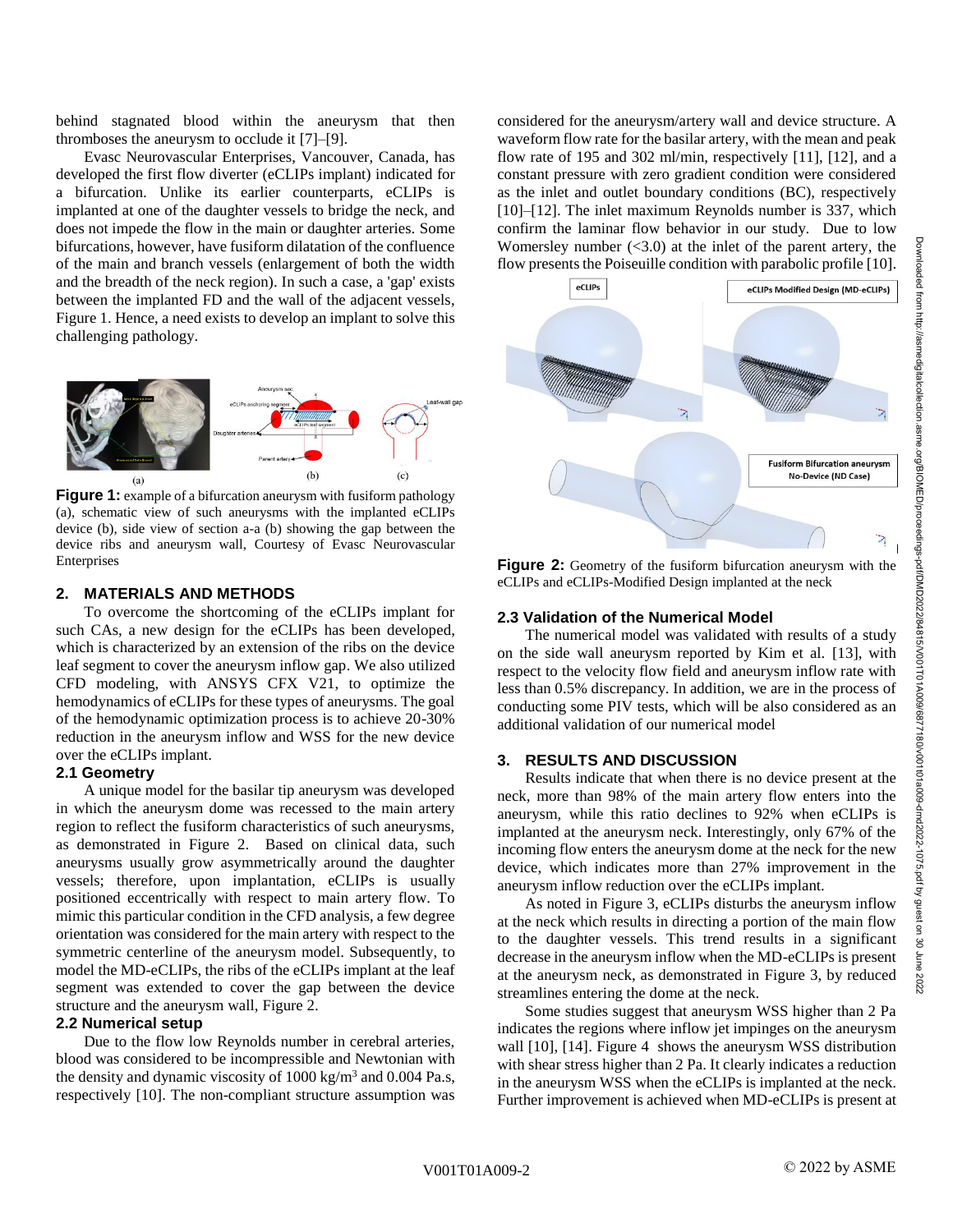the neck, in which there is only a narrow region of high WSS adjacent to the Posterior Artery. Such a significant WSS reduction indicates the effectiveness of the new design in disrupting the aneurysm inflow jet and diffusing the flow at the neck.



<span id="page-2-0"></span>**Figure 3:** Side view of velocity vectors at the symmetry plane for eCLIPs, eCLIPs-MD and no device (ND) at peak systole



<span id="page-2-1"></span>**Figure 4:** WSS contour on the aneurysm wall for the stress higher than 2 Pa for ND, eCLIPs and MD-eCLIPs cases, at the peak flow

[Figure 5](#page-2-2) presents a quantitative comparison of the eCLIPs and new design with respect to aneurysm inflow and timeaveraged aneurysm WSS (TAWSS) reductions compared with the no implant case. Showing only 7 and 33% reduction in the aneurysm inflow and TAWSS, respectively, eCLIPs fails to provide a sufficient flow diversion effect at the neck. The MDeCLIPs however, offers a significant hemodynamic improvement over eCLIPs, which is characterized by 33 and 53% reduction in the aneurysm inflow and TAWSS, respectively.



**Figure 5:** Aneurysm inflow and time-averaged aneurysm WSS reductions for the eCLIPs and MD-eCLIPs over no device case

#### **4. CONCLUSION**

Cerebral bifurcation aneurysm with fusiform pathology are extremely challenging for treatment due to their complex geometrical features. There is currently no device to offer an effective treatment for such CAs.

In this study, a new design for the eCLIPs implant for such aneurysms was developed, which is characterized by extended ribs on the device leaf segment to cover the inflow gap. CFD modeling was utilized for the hemodynamic optimization of the eCLIPs. Results indicate a clear hemodynamic improvement of the modified eCLIPs over its original design for this subset of CAs, which is characterized by 27 and 24% reduction in the aneurysm inflow and WSS, respectively, for the MD-eCLIPs compared with the eCLIPs implant. The new device can represent the only available device in the market for the treatment of such aneurysms.

It is worthwhile mentioning that extending the lateral edges of the eCLIPs implant should not impact perforating vessels that are rare adjacent to the confluence of main and side branches. Thrombotic obstruction occurs by both reduced velocity and resulting stasis within the closed space of the aneurysm. Perforators have continued run-off, thus have no stasis, so thrombosis due exclusively to reduced velocity in these vessels should not occur.

#### **ACKNOWLEDGEMENTS**

We would like to acknowledge the University of British Columbia, Evasc Neurovascular Enterprises and Mitacs for financially supporting this research. We also thank eVasc's R&D team, Ms. Matrina Wan, Mr. Adam Tynan and Mr. Dan Mercier, for their technical feedback during this research project. We also would like to acknowledge the contribution of Mr. Rene Prakasa Rao and Mrs. Vita Huang, Master students at the Biological Multiphysics Research Lab at the University of British Columbia, for their contribution in conducting the CFD studies.

#### **REFERENCES**

- [1] V. S. Benjamin EJ, Muntner P, Alonso A, Bittencourt MS, Callaway CW, Carson AP, Chamberlain AM, Chang AR, Cheng S, Das SR, Delling FN, Djousse L, Elkind MSV, Ferguson JF, Fornage M, Jordan LC, Khan SS, Kissela BM, Knutson KL, Kwan TW, Lackland DT, Lewis TT, Lic, "Heart Disease and Stroke Statistics-2019 At-a-Glance Heart Disease, Stroke and other Cardiovascular Diseases," *Am. Hear. Assoc.*, pp. 1–5, 2019.
- <span id="page-2-2"></span>[2] N. Chalouhi, B. L. Hoh, and D. Hasan, "Review of cerebral aneurysm formation, growth, and rupture," *Stroke*, vol. 44, no. 12, pp. 3613–3622, 2013.
- [3] A. Keedy, "An overview of intracranial aneurysms," *McGill J. Med.*, vol. 9, no. 2, pp. 141–146, 2006.
- [4] M. A. Jacocks, "Cerebral aneurysms," *Curr. Surg.*, vol. 56, no. 4, pp. 258–262, 1999, doi: 10.1016/S0149- 7944(99)00070-7.
- [5] M. Panigrahi, T. Sanjay, and a K. Reddy, "Unruptured intracranial aneurysms : review of natural history and recommended management strategies.," *Neurol. India*, vol.